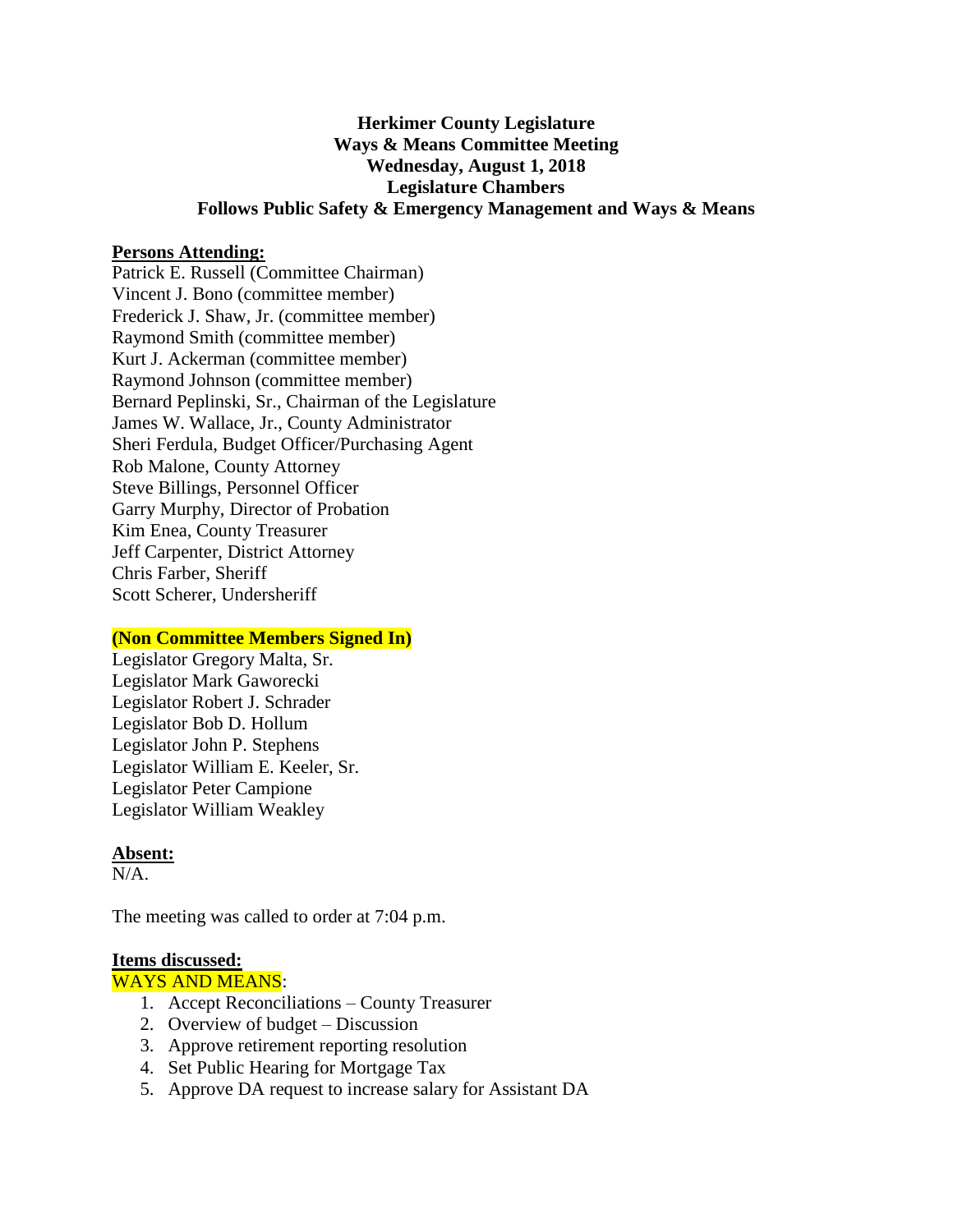- 6. Approve Probation Dept. Training
- 7. Approve appropriation for Sheriff's Dept. Police Officer Training
- 8. Approve appropriation for elevator in jail
- 9. Approve appropriation for Court Ordered Payment
- 10. Approve 2019 Self Insured Plan
- 11. Approve Board of Trustees Resolution, #17-24 approving proposed operating budget for 2018-19
- 12. Approve memorandum of agreement with CSEA regarding campus safety officers
- 13. Approve settlement for Matter of White v. Herkimer County
- 14. Gravity Renewables Hydro Project with HCCC No Action
- 15. Accept offer for Damages to County Guide Rail
- 16. Approve contract with NYS Canal Corporation for Multi-Purpose Recreational Trail
- 17. Other Discussion on purchase of land

## **Committee Vote Record:**

## WAYS & MEANS:

Item #1 – On motion of Mr. Ackerman, seconded by Mr. Johnson, Item #1 was voted on and approved. Unanimous.

Item #2 – Discussion Only.

Item #3 – On motion of Mr. Ackerman, seconded by Mr. Shaw, Item #3 was voted on, approved and moved for Resolution. Unanimous.

Item #4 – On motion of Mr. Bono, seconded by Mr. Johnson, Item #4 was voted on, approved and moved for Resolution. Unanimous.

Item #5 – On motion of Mr. Bono, seconded by Mr. Shaw, Item #5 was removed from the table. Unanimous. On motion of Mr. Bono, seconded by Mr. Shaw, Item #5 was voted on, approved and moved for Resolution. Unanimous.

Item #6 – On motion of Mr. Bono, seconded by Mr. Shaw, Item #6 was voted on and approved. Unanimous.

Item #7 – On motion of Mr. Ackerman, seconded by Mr. Johnson, Item #7 was voted on, approved and moved for Resolution. Unanimous.

Item #8 – On motion of Mr. Johnson, seconded by Mr. Peplinski, motion was made to go with Option A. Yes: Johnson (1). No: Russell, Bono, Shaw, Smith, Ackerman, Peplinski (6). Defeated. On motion of Mr. Peplinski, seconded by Mr. Smith, motion was made to go with Option B. Yes: Russell, Bono, Shaw, Smith, Ackerman, Peplinski (6). No: Johnson (1). Item #8 was then moved for Resolution.

Item #9 – On motion of Mr. Ackerman, seconded by Mr. Bono, Item #9 was voted on, approved and moved for Resolution. Unanimous.